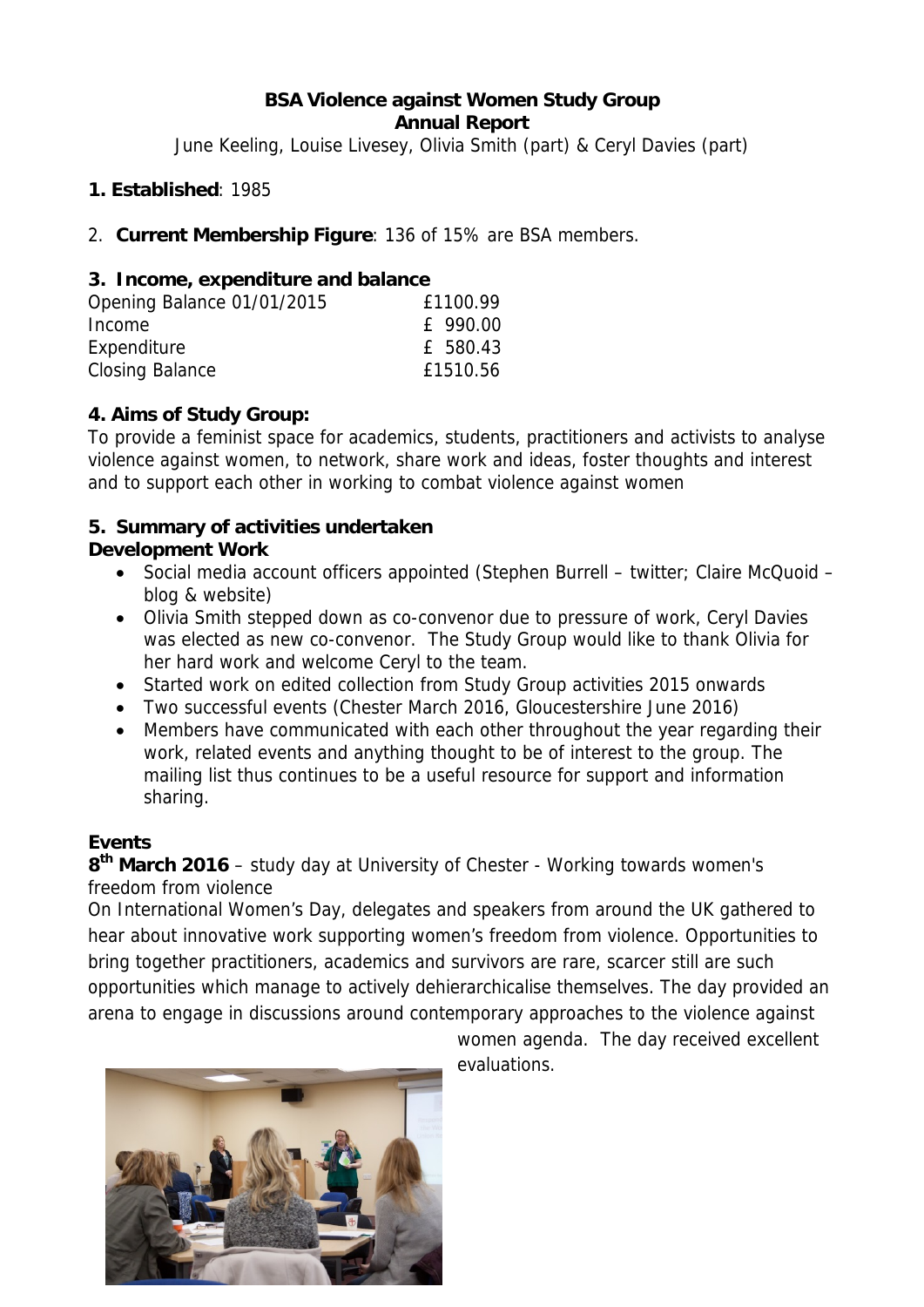# Co-Convenors June Keeling (left) and Louise Livesey (right) talking about the work of the Study Group

**3rd June 2016** – study day at University of Gloucestershire – Learning about violence against women and girls

Focussing on bringing together practitioners, practititioner-academics and academics, this event focussed on knowledge sharing and foregrounding the voice of victims and survivors. The audience was a diverse mix leading to a very energetic and welcoming, relaxed event. Feedback was enthusiastic – despite on 39% of the audience knowing a lot or a little about the BSA Study Group before the event, 100% said they would definitely or probably attend another event and/or recommend them to a colleague.

Feedback extracts:

- I feel this has been a very special day for me as a woman and a professional. I've learnt so much and feel inspired to continue to develop.
- Very interesting range of speakers, excellent
- Very relaxed and informal
- Great atmosphere; speakers were like jewels in a setting, a different, fresh and lively. Quite varied, well moderated, what nice, interesting people!
- Lots of valid, compelling presentations
- Such great organization speakers so different and all fascinating. Most of all a relaxed atmosphere
- Really liked the inclusion of survivors voices
- A good mix of speakers and very appropriate to the topic. Definitely the best bit was the feedback from survivors
- Fantastic to have a survivors' panel speak positively in spite of their experiences.

## **6. Summary of activities planned for the coming year**

- Develop set of guidelines about use of Twitter account to promote member's work and BSA VAW and ensure that the Twitter account is always active, at the very least with retweeting stuff on a daily basis, to raise the profile of the group and provide a useful source of information about relevant news, events and research for those doing work (academic or practice) around men's violence against women.
- Develop blog and website to promote members work and BSA VAW particularly PhD, Early Career and Outside Academia (1 post per month goal)
- Continue work on Study Group's first new book on VAW
- Ensure geographic spread of BSA VAW Study Days
- Engage with BSA membership development officer to develop BSA membership within study group
- Engage with conference event though costs preclude Co-Convenor attendance.

### **7. The names and contact emails of the convenor(s) and other officers Co-Convenors**

Dr June Keeling, University of Chester *j.keeling@chester.ac.uk*